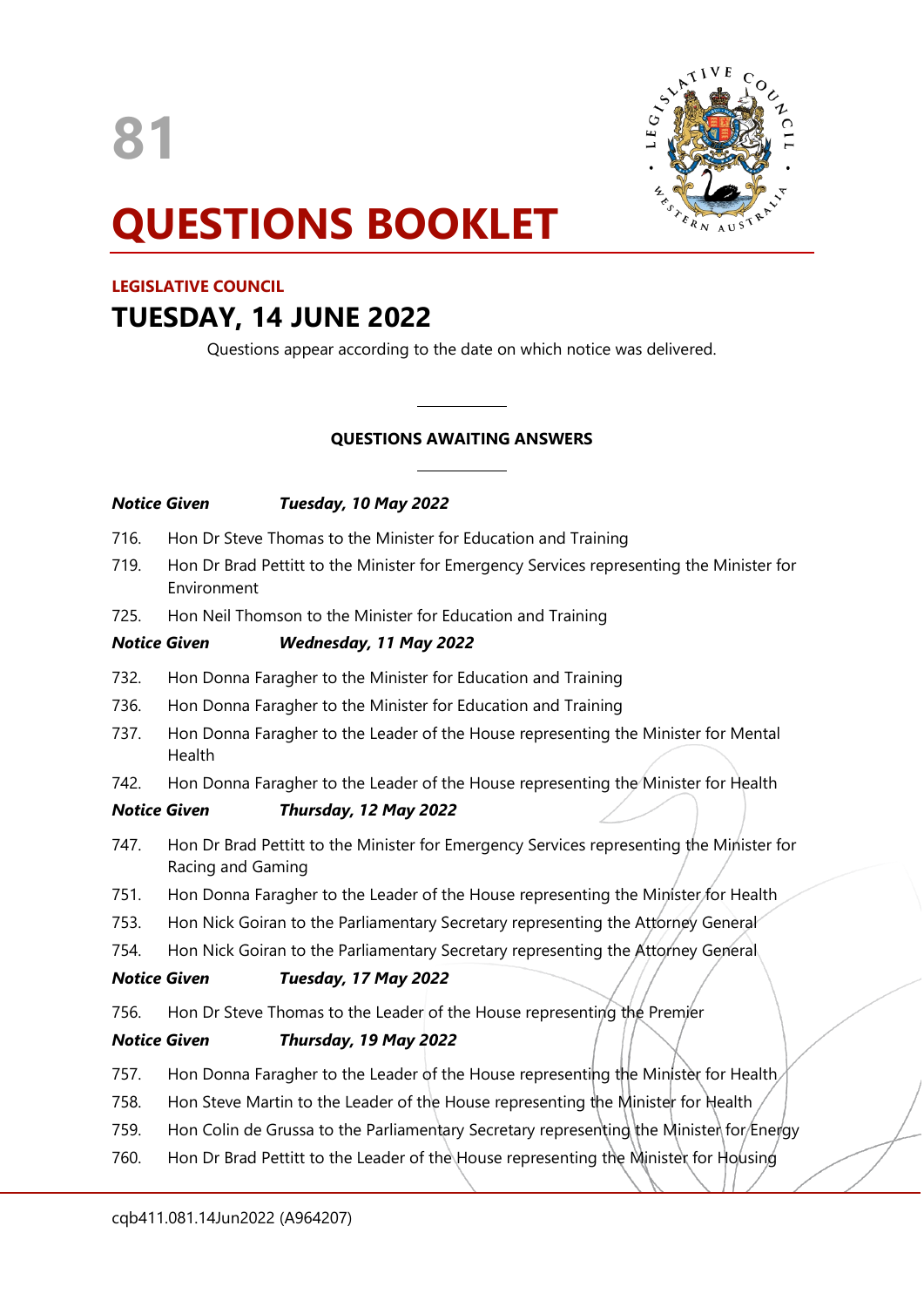# LEGISLATIVE COUNCIL

# **Questions Awaiting Answers**

761. Hon Dr Brad Pettitt to the Leader of the House representing the Minister for Housing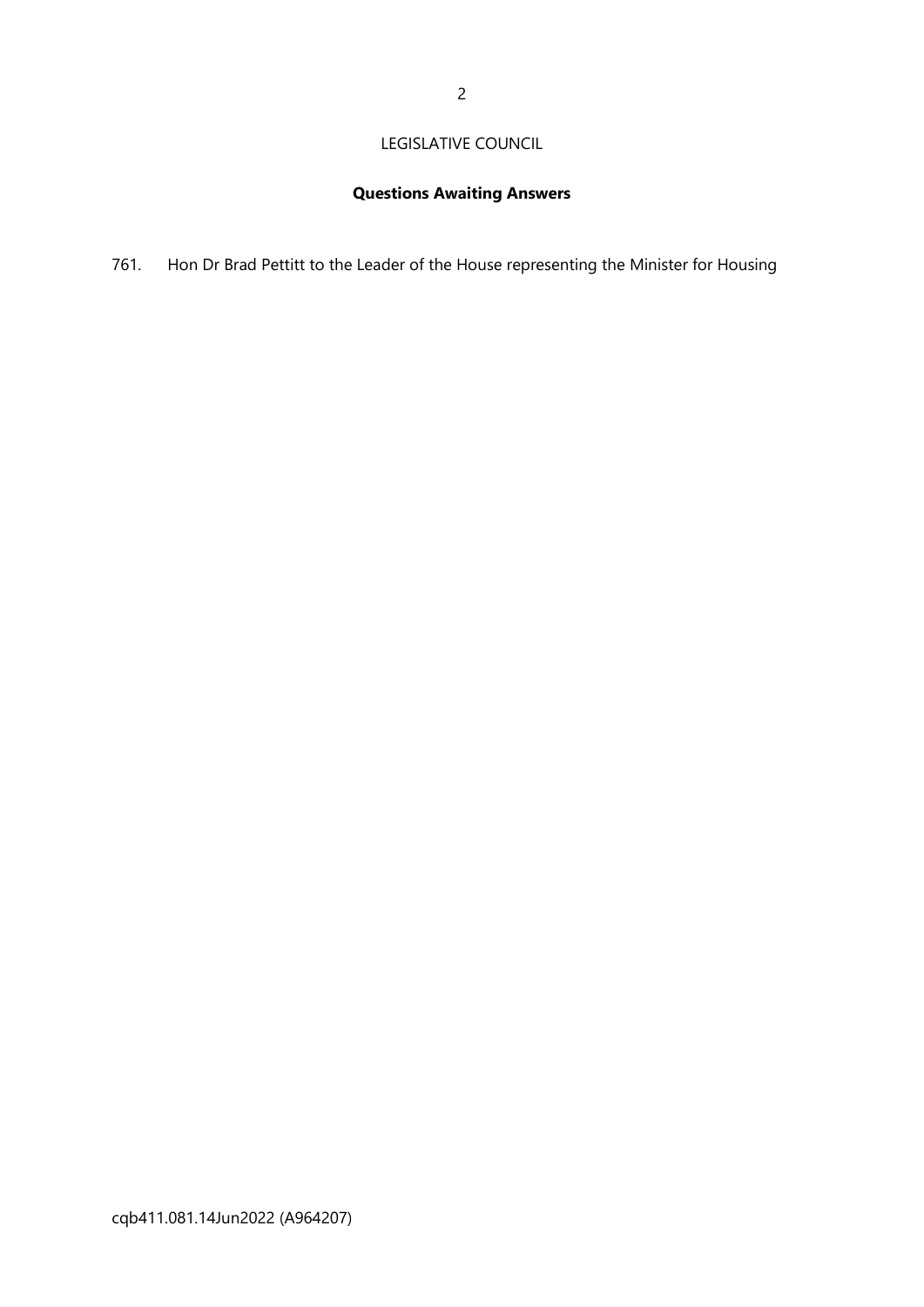LEGISLATIVE COUNCIL

#### **QUESTIONS ASKED TODAY**

 $\overline{\phantom{a}}$ 

 $\overline{\phantom{a}}$ 

*Notice Given Tuesday, 14 June 2022*

#### **762. Hon Wilson Tucker to the Leader of the House representing the Minister for Child Protection; Women's Interests; Prevention of Family and Domestic Violence; Community Services:**

I refer to the Minister's correspondence, dated 1 February 2022 (Ref: 74-21932), in which the Minister indicated she had requested that the Department of Communities consider the recommendations from the *2012 Senate Community Affairs References Committee report on the Commonwealth Contribution to Former Forced Adoption Policies and Practices* and the *2021 Inquiry into Responses to Historical Forced Adoptions in Victoria*, and I ask, will the Minister please inform the House of the outcome of this review?

#### **763. Hon Martin Aldridge to the Leader of the House representing the Minister for Transport; Planning; Ports:**

- (1) I refer to question on notice 646 asked to the Leader of the House representing the Minister for Health and answered on 10 May 2022. I refer again to a media statement by the former Minister for Health on 7 September 2021 announcing a \$1.5 million investment in ten touchless hand sanitiser units, and I ask for the Minister to please table the following documents relating to the market led proposal:
	- (a) concept submission;
	- (b) business case;
	- (c) business case evaluation; and
	- (d) contract executed?
- (2) Now that the six month trial has concluded, what is the result of the trial?
- (3) Please table any review of the trial that has been provided to the Minister?
- (4) At what locations and for what periods of time was each of the ten sanitiser units located?
- (5) Of those identified in (4), what quantity of hand sanitiser was consumed by each unit during the trial period?
- (6) Has the State Government agreed to extend the trial or the funding beyond the initial six months?
- (7) If yes to (6), please provide details of any extension?
- (8) What brand of hand sanitiser was utilised during the trial and how was it ensured that the product used was safe and effective?